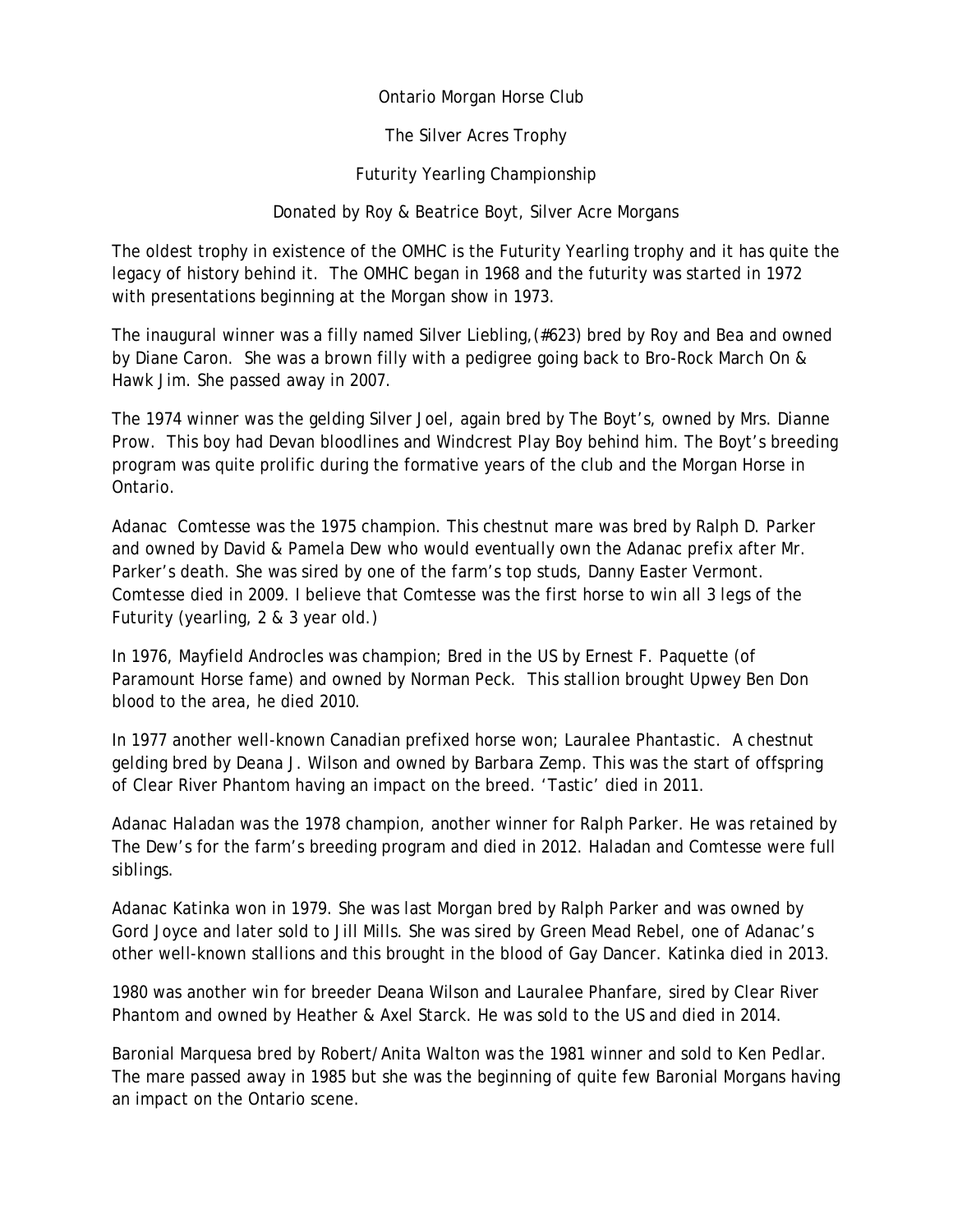Adanac Redd Oak, a son of Elm Hill Charter Oak was the 1982 winner for the Dew's who owned him throughout his lifetime. He died in 2016.

Sumicaro Beau Geste won in 1983 and introduced Ron & Carmen McNulty to the breeding world. He was a lovely mix of Adanac and Saddleback blood. He was also the first Canadian bred Morgan exported to Australia and was recently deceased in the spring of 2017.

1984 saw Chestnut Hill Sara win for breeder Kathleen Reeves and her husband Jack. 'Sara' introduced Beamington blood and Chestnut Hill as a force on the Morgan breeding and show world. Sara is owned by Laurie McQuade.

Northline Rain Bird won in 1985 for breeders Bruce & Alice Murray and lifelong owners. 'Bird' helped create a breeding program for Northline Morgans. He died in 2009.

1986 was another good year for Chestnut Hill Morgans with their filly Chestnut Hill Britny winning. She was sold to Sharron Easterbrook. She brought in some different blood with Royal Fleetson being her sire.

Sher-Kade Tyberious was our 1987 champion. This gelding was bred by Sylvia Stringer and sold to John Beaver when he was a junior exhibitor. John took him to Saskatchewan when he left Ontario and sold him to Debbie Maddigan, he died in 2015.

Double 'S' Napalia bred by Gary/Linda Sartori was the 1988 champion. She brought in UVM Promise/Pinehaven blood and was sold to Mark/Cindy Burroughs.

In 1989, Malloflax Marquis bred by Tom Malloy won. Owned his lifetime by Tom, he carried the blood of UC Dark Shadow and Trophy.

1990 introduced the mare Canadian Crystal MLM bred by Elizabeth Jean Barre as champion. She was owned by Debbie O'Brien-Darling. She had Black River and Trophy blood in her veins.

Chestnut Hill Sealect was the 1991 champion bred by Kay & Jack Reeves owned by their son Greg. 'CT' became an incredibly versatile horse and is owned and loved by Amanda McKill.

Northline Sunbeam won in 1992. Bred by Bruce/Alice Murray, a daughter of Ironbrook Sun Hawk, she was sold eventually to Carol Cartwright.

Chestnut Hill Destiny, a son of Chestnut Hill Mr. T was the 1993 champion bred by Jack/Kay Reeves. The bay gelding was sold to Holly Pierce in Manitoba.

Chestnut Hill Specialty was the shining star for Chestnut Hill Morgans and was the 1994 champion. The black mare was sired by Chestnut Hill Mr. T and was owned in her final years by Nancy Kavanagh, she died in 2017.

Another Chestnut Hill horse was the 1995 champion for Jack & Kay; Chestnut Hill T-Rex. A full brother to Chestnut Hill Destiny, T-Rex was sold to Marlene Oliver, Alberta.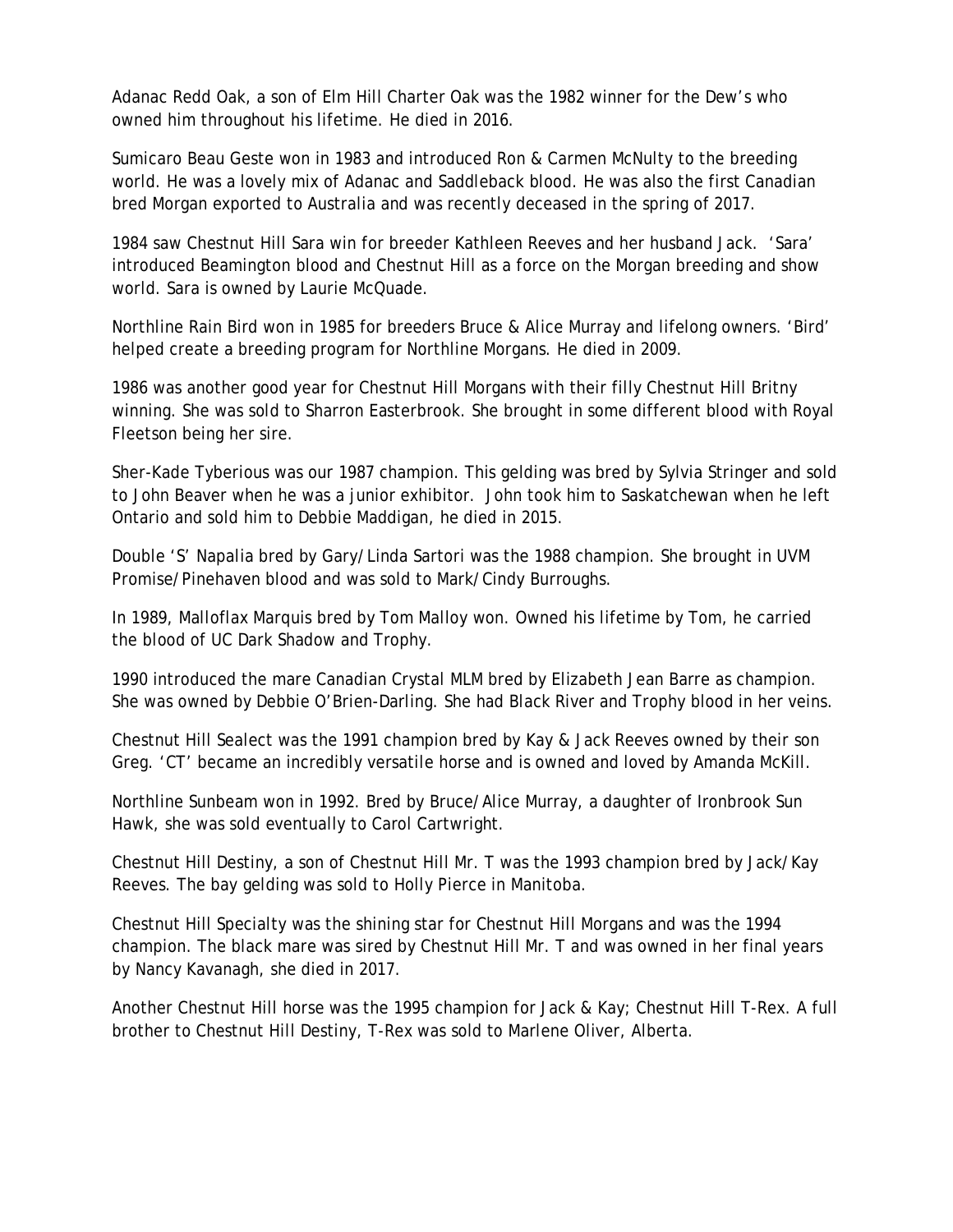Malloflax Michaela won in 1996 for Tom Malloy who sold the mare to Janis Promaine and she kept the typy bay mare her lifetime. This mare carried Beamington and Tedwin Tijuana blood.

Commit To Memory is a son of Tug Hill Commando and bred by Chuck/Donna Bartliff and was the 1997 champion. 'Banker' has had a storied career and currently owned by Alison Nixon of Saskatchewan.

1998 produced the winner SKF Reckless Rogue for Sylvia Stringer. Carrying the blood of Pecos and Upwey Ben Don, this stallion was sold to Tracey Bond.

Malloflax Majorette was bred by Tom Malloy, a full sister to Malloflax Michaela and the champion in 1999. This chestnut mare was sold across the pond to England, Graham/Susan Carpenter.

SKF All Kiddin Aside rang in the 2000's as our champion. This beautiful boy was bred by Sylvia Stringer and eventually sold to Christine Cassenti, US.

2001 saw Malloflax Material Girl, another Morgan bred by Tom Malloy crowned champion. Sired by Mallowflax Make My Day, this mare was also sold to England, Rosita Hamar.

In 2002, Chestnut Hill Celebrity won the title for Jack/Kay Reeves. 'Teddy' was sold to Quebec, Camille & Francoise Guillette as a driving horse.

Chestnut Hill PT Cruiser was the 2003 winner for Jack/Kay Reeves. He was sold and headed west and is owned by Talisa Davies.

MLM Unbelleveable won the class for owner/breeders David and Connie Chisholm and they have retained her for themselves.

In 2005, P.R.'s Immortal Pegagus was the champion for Tanya Ketchison. The black gelding was sold to Joan Flemmer.

Cyan Star County Cork was the 2006 champion for Brian/Nancy Kavanagh. 'Courtney' is a daughter of The Corsican Bay and also carries Paramount blood. She was sold to Lynda Sewell for future breeding.

2007 saw the big chestnut gelding MLM Mr. Mojo win for Connie/David Chisholm. He was later sold to Laurel Gould.

The mare Brite N Elegant won for breeder Michael Paine in 2008. He is the son of the stallion, SHW Northern Eclipse, this chestnut mare was sold to Connie Hunter.

There were no entries/winners for 2009 and 2010.

2011 saw Lauralee Shadowfax take the title for Deana and Sherri Wilson. He was another son of SHW Northern Eclipse and grandson of Oldtyme Dedication. He died in 2015.

Starstruck was the champion in 2012 for owner/breeder Kris Benjamin. Here we see another son of SHW Northern Eclipse winning the futurity title for this breeding stallion.